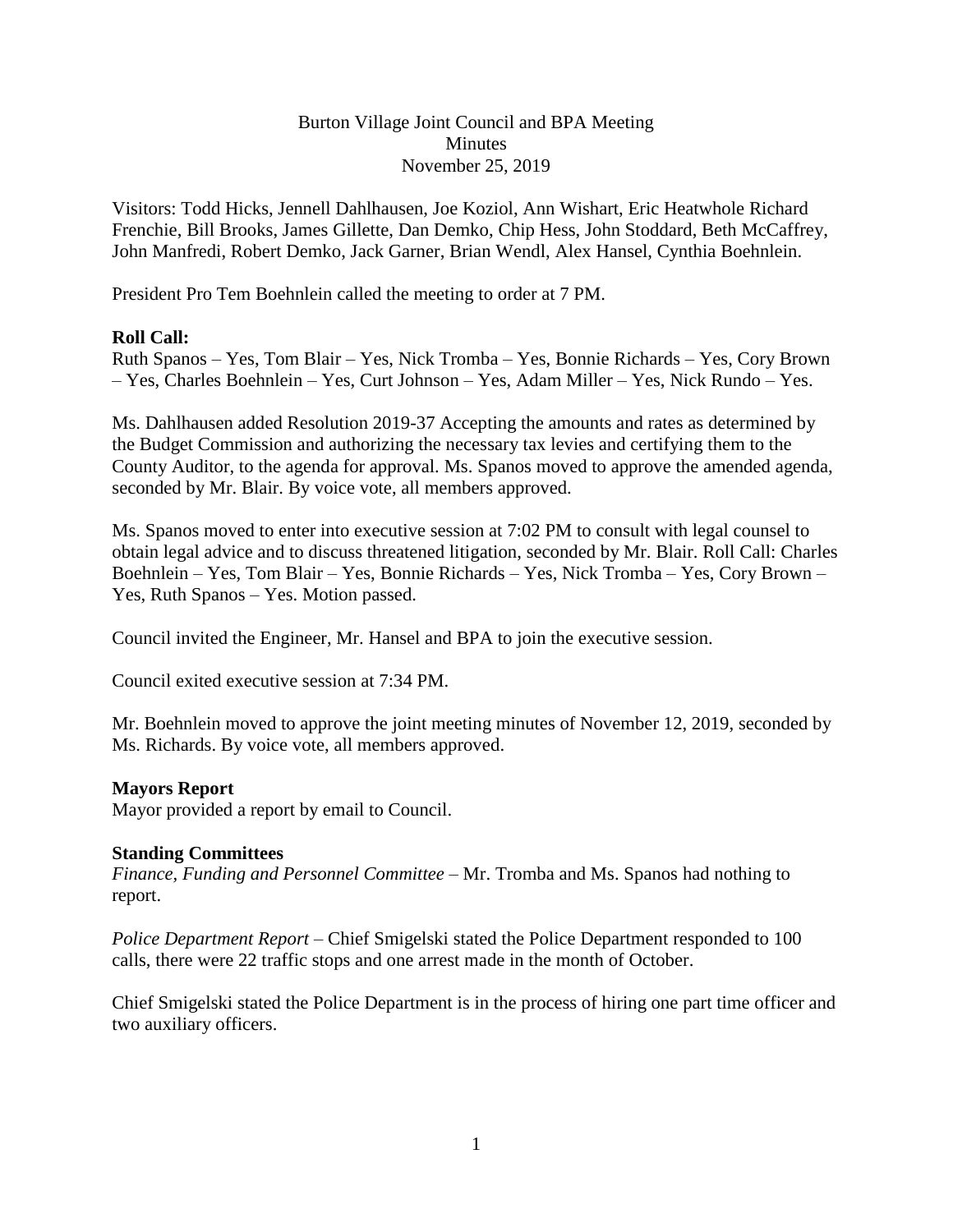The Police Department obtained a silver award from AAA. Chief Smigelski also went over some stats from the new speed signs posted by Preston Superstore. These signs were paid for by Mr. Preston and calculate data on speeds and how many cars pass the signs.

*Fire Department Report –* Chief Wendl reported the Fire Department had 25 calls in the village for October. They held a turkey raffle that went well.

*Street Committee –* Chief Smigelski stated the Street Department got through the first snow storm of the season and all went well. Nick Soltis resigned from the department.

# **Council Reports on Independent Boards and Commissions**

*Board of Public Affairs –* Mr. Johnson stated the progress with the WWTP is going well and RCAP is still completing the GIS line locating.

*Board of Zoning Appeals –* Mr. Blair had had nothing to report.

*Cemetery Board –* Ms. Richards had nothing to report.

*Historic District Architectural Review Board –* Ms. Spanos had nothing to report.

*Planning Commission –* Mr. Blair had nothing to report.

*Tree Commission –* Ms. Richards stated Ms. Palmisano planted 16 trees around the village.

*Berkshire Community Planning Association –* Mr. Brown had nothing to report.

*Geauga County Fair Board –* Mr. Boehnlein had nothing to report.

*Century Village –* Ms. Spanos stated the Century Village held several recent events that were successful.

*Chamber of Commerce –* Mr. Blair stated the Christmas dinner will be held December 5<sup>th</sup> at Punderson.

*Burton Historic District Association –* Ms. Spanos had nothing to report.

*Berkshire Board of Education –* Mr. Tromba had nothing to report.

*Geauga Growth Partnership –* Mr. Boehnlein had nothing to report.

# **Fiscal Officers Report**

Ms. Dahlhausen provided a written report to Council.

# **Solicitors Report:**

Mr. Hicks had nothing to report.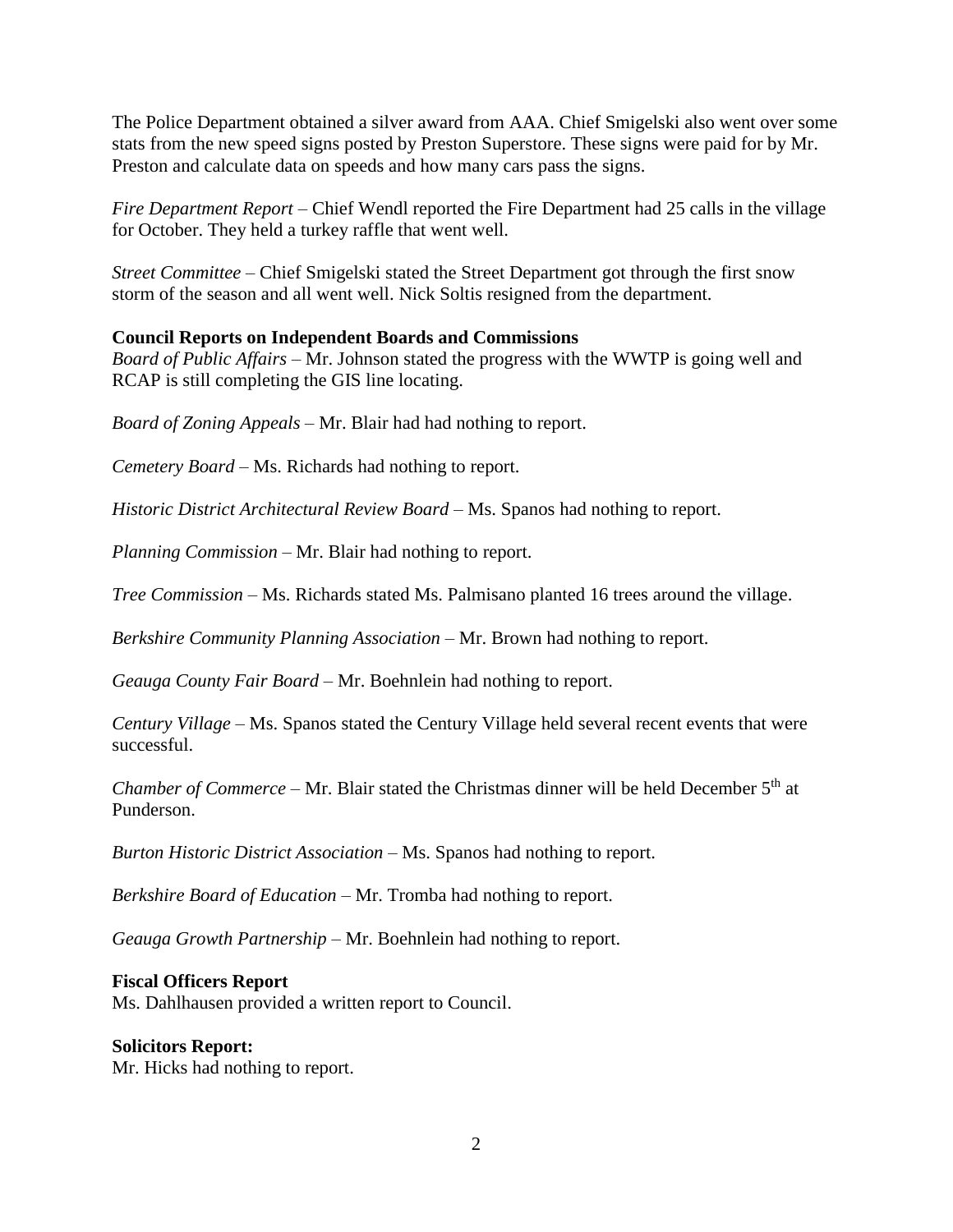### **Engineer's Report:**

Mr. Hess stated the Goodwin Street preparation is ongoing and he will have a core sample quote from SME at the next meeting.

### **Zoning Inspector's Report:**

Mr. Gruber approved 4 permits and sent out a few violation letters in October.

### **Invoice Approval**

Mr. Blair moved to pay approved invoices, seconded by Ms. Richards. Roll Call: Tom Blair – Yes, Bonnie Richards – Yes, Cory Brown – Yes, Charles Boehnlein – Yes, Bonnie Richards – Yes, Nick Tromba – Yes, Ruth Spanos – Yes. Motion passed.

# **Ordinances and Resolutions**

Mr. Boehnlein placed Ordinance 2370-19, to approve, adopt and enact the 2019 replacement pages to the Codified Ordinances; and declaring an emergency, on third reading. Mr. Blair moved to adopt, seconded by Mr. Boehnlein. Roll Call: Tom Blair – Yes, Charles Boehnlein – Yes, Nick Tromba – Yes, Bonnie Richards – Yes, Cory Brown – Yes, Ruth Spanos – Yes. Motion passed.

Mr. Boehnlein placed Ordinance 2371-19, to establish pay increases for full time employees for Fiscal Year 2020, on third reading. Mr. Blair moved to adopt, seconded by Mr. Brown. Roll Call: Tom Blair – Yes, Cory Brown – Yes, Nick Tromba – Yes, Bonnie Richards – Yes, Charles Boehnlein – Yes, Ruth Spanos – Yes. Motion passed.

Mr. Boehnlein placed Ordinance 2372-19A, an ordinance authorizing the Mayor and Fiscal Officer of the Village of Burton to enter into an agreement with the Burton Volunteer Fire Department, Inc. for fire and emergency services from January 1, 2020 through December 31, 2020, on second reading.

Mr. Boehnlein mentioned this ordinance includes a 5% increase, as opposed to the 7% the Fire Department had requested. Ms. Spanos asked if the Fire Department would consider a two-year contract with 7% for 2020 and no increase in 2021. Chief Wendl will bring it up at the Fire Departments next Trustee meeting.

Mr. Boehnlein placed Resolution 2019-37, accepting the amounts and rates as determined by the Budget Commission and authorizing the necessary tax levies and certifying them to the County Auditor, on first reading. Mr. Boehnlein moved to waive further reading, seconded by Mr. Blair. Roll Call: Charles Boehnlein – Yes, Tom Blair – Yes, Cory Brown – Yes, Bonnie Richards – Yes, Nick Tromba – Yes, Ruth Spanos – Yes. Motion passed.

Mr. Boehnlein moved to adopt, seconded by Mr. Tromba. Roll Call: Charles Boehnlein – Yes, Tom Blair – Yes, Nick Tromba – Yes, Cory Brown – Yes, Bonnie Richards – Yes, Ruth Spanos – Yes. Motion passed.